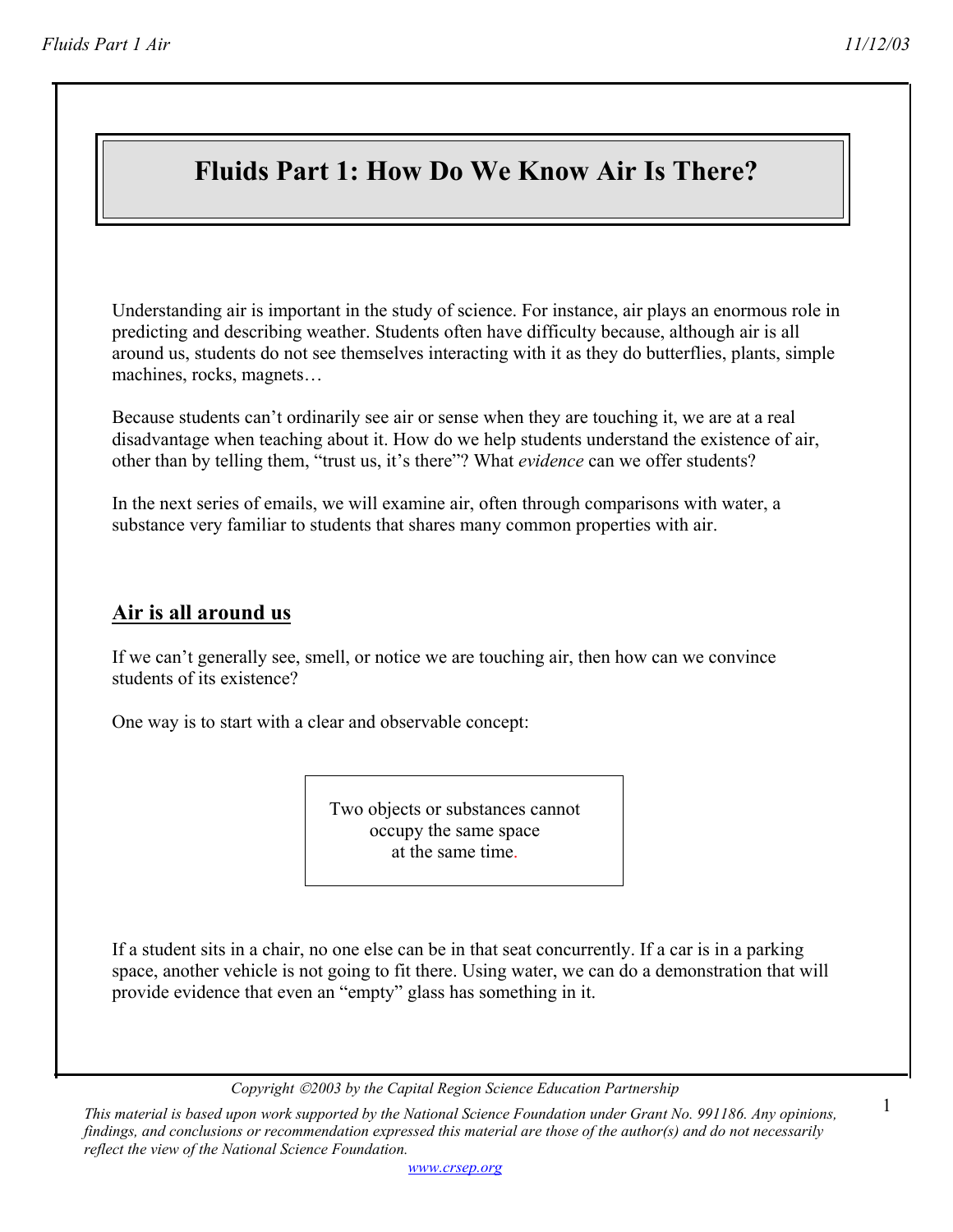# **"Trapped air" experiment**



Right now, you can just do this as a "thought experiment." Later, try it out!

You'll need:

- a bucket of water
- a small glass
- some cotton balls
- glue
- 1. Add some food coloring to the water to make it more visible.
- 2. Glue a few cotton balls inside the bottom of a glass.
- 3. Invert the glass.
- 4. Now predict what you will observe happening to the cotton ball as you push the glass under the water, move it straight down, and then lift the glass straight out of the water.



## **So what happened?**

If you were able to visualize the activity to do the "thought experiment," what did you predict would be the state of the cotton ball?



It seems that something was preventing the water from getting to the cotton ball, and that something is air. The seemingly empty glass actually is filled with air. And if you push the glass straight down and lift it straight out of the water, the air has no way to get out once the glass is in the water. The air can't leave the cup, because the water is in the way. Likewise,





*Copyright 2003 by the Capital Region Science Education Partnership* 

*This material is based upon work supported by the National Science Foundation under Grant No. 991186. Any opinions, findings, and conclusions or recommendation expressed this material are those of the author(s) and do not necessarily reflect the view of the National Science Foundation. www.crsep.org*